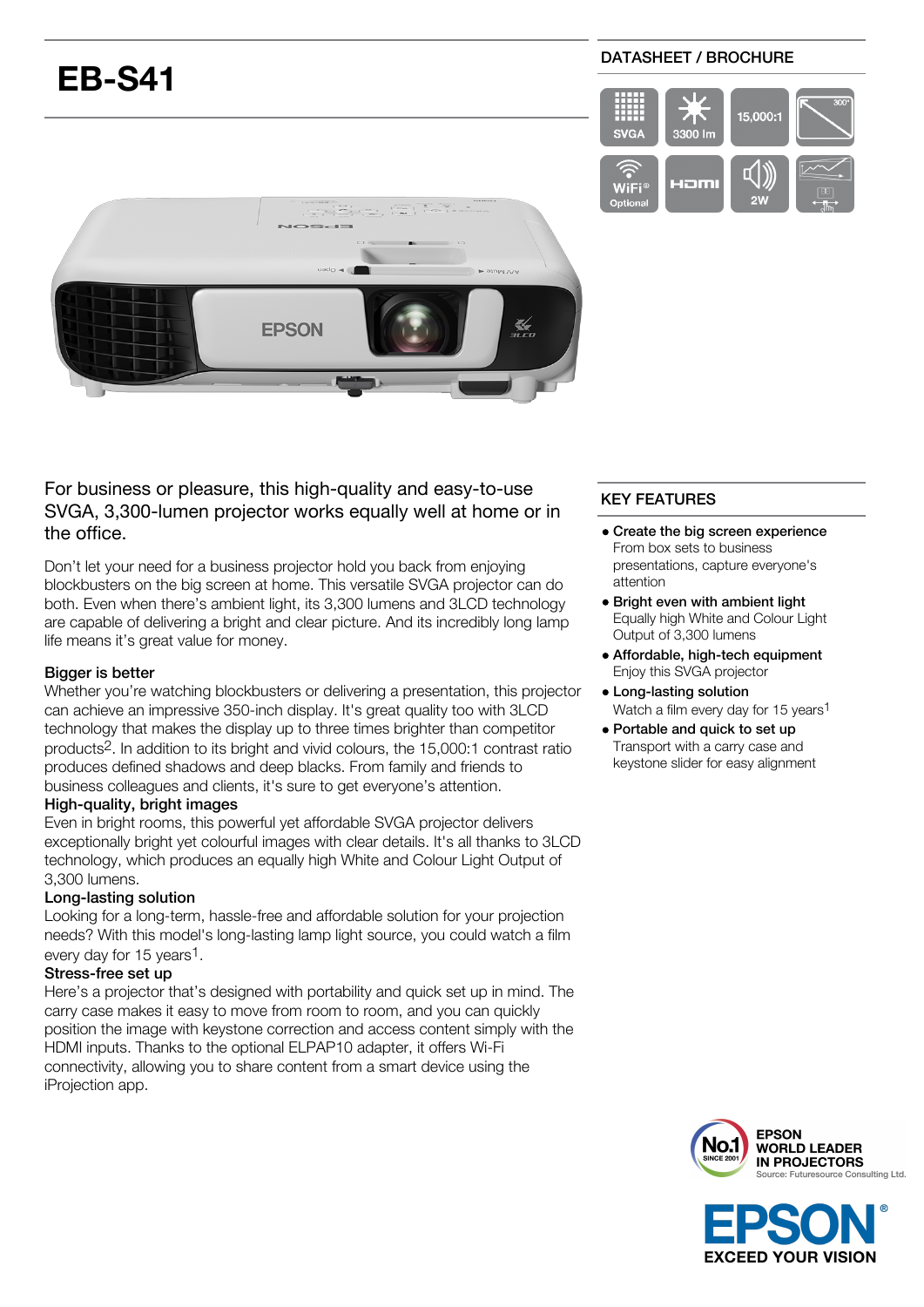## PRODUCT SPECIFICATIONS

| <b>TECHNOLOGY</b>            |                                                                                             |
|------------------------------|---------------------------------------------------------------------------------------------|
| <b>Projection System</b>     | 3LCD Technology, RGB liquid crystal shutter                                                 |
| <b>LCD Panel</b>             | 0.55 inch with D7                                                                           |
| <b>IMAGE</b>                 |                                                                                             |
| <b>Colour Light Output</b>   | 3,300 lumen- 2,050 lumen (economy) In accordance with IDMS15.4                              |
| White Light Output           | 3,300 lumen - 2,050 lumen (economy) In accordance with ISO 21118:2012                       |
| Resolution                   | SVGA, 800 x 600, 4:3                                                                        |
| <b>Contrast Ratio</b>        | 15,000:1                                                                                    |
| Lamp                         | UHE, 210 W, 6,000 h durability, 10,000 h durability (economy mode)                          |
| <b>Keystone Correction</b>   | Auto vertical: $\pm$ 30 °, Manual horizontal $\pm$ 30 °                                     |
| <b>Colour Reproduction</b>   | Upto 1.07 billion colours                                                                   |
| <b>Aspect Ratio</b>          | 4:3                                                                                         |
| <b>OPTICAL</b>               |                                                                                             |
| <b>Projection Ratio</b>      | $1.45 - 1.96.1$                                                                             |
| Zoom                         | Digital, Factor: 1.35                                                                       |
| <b>Image Size</b>            | 30 inches - 350 inches                                                                      |
|                              | Projection Distance Wide/Tele 1.77 m - 2.4 m (60 inch screen)                               |
| Projection Lens F Number     | 1.44                                                                                        |
| <b>Focal Distance</b>        | 16.7 mm                                                                                     |
| Focus                        | Manual                                                                                      |
| Offset                       | 8:1                                                                                         |
| <b>CONNECTIVITY</b>          |                                                                                             |
| <b>USB Display Function</b>  | 2 in 1: Image / Mouse                                                                       |
| Interfaces                   | USB 2.0 Type A, USB 2.0 Type B, VGA in, HDMI in, Composite in, Cinch audio in, Wireless LAN |
|                              | IEEE 802.11b/g/n (optional)                                                                 |
| <b>Epson iProjection App</b> | Ad-Hoc / Infrastructure                                                                     |
| <b>ADVANCED FEATURES</b>     |                                                                                             |
| Security                     | Kensington lock, Security cable hole, Wireless LAN unit lock, Password protection           |
| 3D                           | No                                                                                          |
| <b>Features</b>              | AV mute slide, Automatic keystone correction, Built-in speaker, Horizontal and vertical     |
|                              | keystone correction, Long lamp life, Quick Corner                                           |
| <b>Video Colour Modes</b>    | Blackboard, Cinema, Dynamic, Presentation, sRGB                                             |
| <b>GENERAL</b>               |                                                                                             |
| <b>Energy Use</b>            | 282 W, 203 W (economy), 0.2 W (standby), On mode power consumption as defined in JBMS-      |
|                              | 84 257 W                                                                                    |
| <b>Product dimensions</b>    | 302 x 237 x 82 mm (Width x Depth x Height)                                                  |
| Product weight               | 2.5 kg                                                                                      |
| Noise Level                  | Normal: 37 dB (A) - Economy: 28 dB (A)                                                      |
| Loudspeaker                  | 2 W                                                                                         |
| Colour                       | White                                                                                       |
| <b>OTHER</b>                 |                                                                                             |
| Warranty                     | 24 months Carry in, Lamp: 12 months or 1,000 h                                              |
|                              | Optional warranty extension available                                                       |
|                              |                                                                                             |

#### **EB-S41**

## WHAT'S IN THE BOX

- Main unit
- Power cable
- Quick Start Guide
- Remote control incl. batteries
- User manual (CD)
- Warranty card
- Carrying Case
- VGA cable